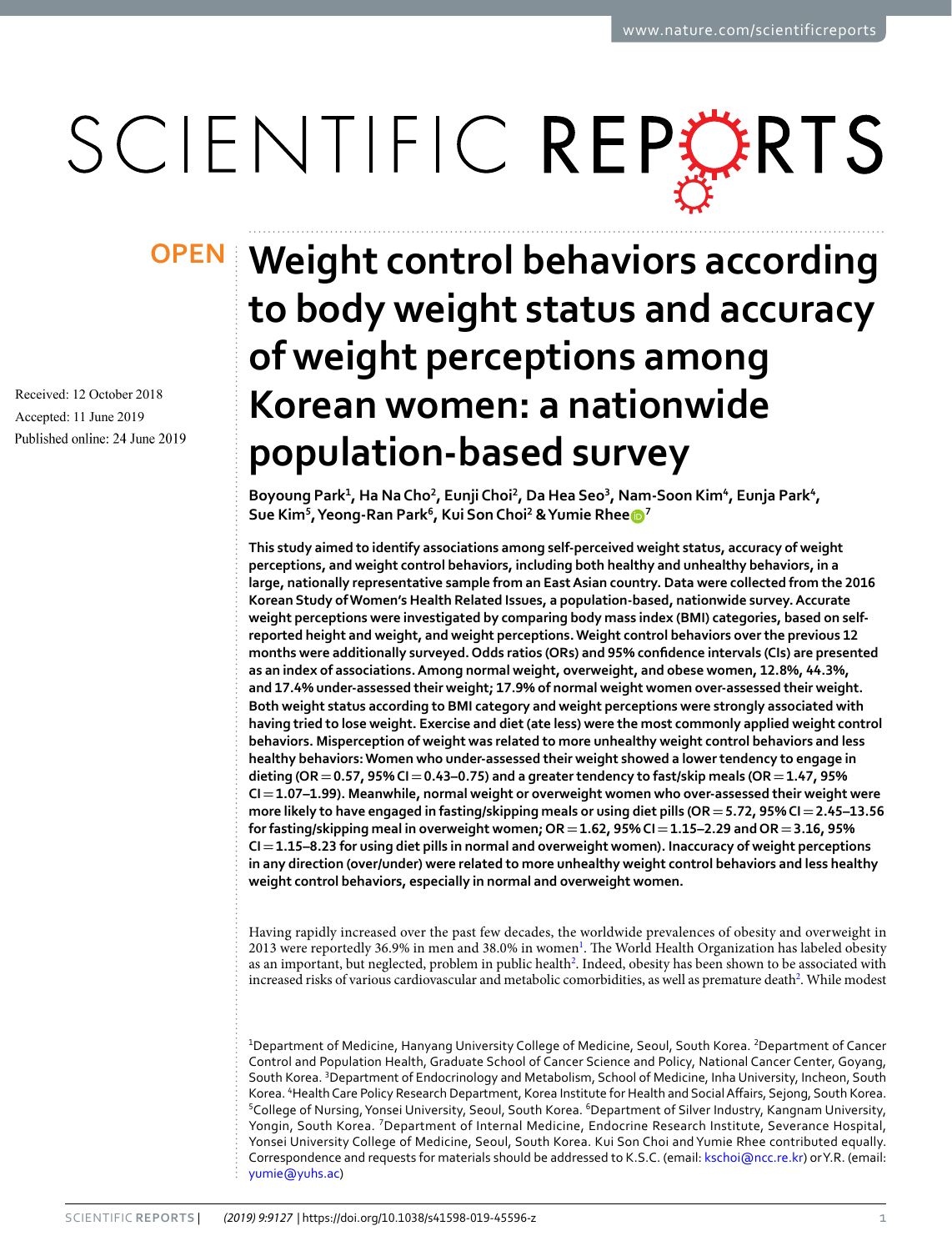weight loss of 5-10% could improve risk factors for cardiovascular disease<sup>[3](#page-6-2)</sup>, weight loss and maintaining weight loss are difficult to achieve<sup>4</sup>.

One's perception of their body is an important facilitator of helping people to lose and maintain weight loss<sup>[5](#page-6-4)</sup>. Moreover, it has been found to be vital to the success of weight control practices<sup>[6](#page-6-5)</sup>. Self-body perceptions reflect an individual's awareness of body weight status in relation to their actual body weight<sup>[7](#page-6-6)</sup>. As an explanation of the mechanism linking self-body perception and weight control, it has been proposed that weight perceptions act as a starting point from which to attempt weight control and that attempts to change health behaviors are not likely to work in overweight or obese people lacking correct body perception[s8](#page-6-7),[9](#page-6-8). Interestingly, several studies have shown that perceived weight status is more strongly correlated with weight loss attempts than measured weight status<sup>10–12</sup>. Negative effects of misperceived body weight status on weight control behaviors, however, have also been reported. People who perceived their weight status inaccurately were more likely to engage in extreme or unhealthy weight management practices, and this was more prominent in normal/underweight women who perceived themselves as overweight $8,13,14$  $8,13,14$  $8,13,14$ .

Despite noted increases in the prevalence of obesity, the number of individuals who perceive themselves as overweight/obese has decreased, especially among overweight/obese people, in Western countries, suggesting a potential discrepancy between health professionals and lay persons in defning obesity. Moreover, increasing obesity and "normalized" overweight and obesity are proposed as additional reasons for this trend<sup>[6](#page-6-5),[15](#page-6-13),[16](#page-6-14)</sup>. However, in Asian countries, where rapidly rising trends of obesity have been observed due to rapid urbanization followed by lifestyle changes including decreased physical activity and an increasingly energy-dense diet<sup>17</sup>, the proportion of individuals who perceive themselves as overweight is reportedly much higher than that of individuals who are actually overweight<sup>18</sup>, suggesting more distorted body weight perceptions. Another study also reported that proportions of women who perceive themselves as overweight and are trying to lose weight are higher in women residing in Asian countries, compared to Western countries, in all body mass index (BMI) deciles, especially women in lower BMI deciles<sup>[11](#page-6-17)</sup>.

Previous studies of body weight perceptions and weight control behaviors have primarily been conducted in Western countries, focusing mostly on adolescents<sup>8,[9,](#page-6-8)[12–](#page-6-10)[14](#page-6-12)</sup>. Studies in Asian countries are limited, especially those targeting general adult women. Korea's urbanization rate is higher than other Asian countries<sup>17</sup> and the efect of weight status, including both underweight and obesity, on subjective health status was higher than other Asian countries, which showed no association or association only with one of the two (underweight or obesity)<sup>19</sup>. Therefore, in this study, we aimed to investigate associations among self-perceived weight status, accuracy of weight perceptions based on BMI calculated from self-reported height and weight, and weight control behaviors, including both healthy and unhealthy behaviors, in a large, nationally representative sample from Korea.

### **Methods**

**Study design.** We examined data from the 2016 Korean Study of Women's Health Related Issues (K-Stori), a nationally representative cross-sectional survey undertaken from April 2016 to June 2016<sup>20</sup>. The goal of K-Stori was to investigate health awareness and needs according to the life cycles of women. Multistage stratifed probability proportional to size systematic sampling was conducted. Trained interviewers contacted selected households and assessed the study eligibility of the residents. Afer obtaining informed consent from all eligible residents, surveys were conducted using a structured questionnaire. In addition, an online survey was conducted only among adolescent women. This study protocol was approved by the Institutional Review Board of the National Cancer Center, Korea (Approval no: NCC2016-0062). All procedures were performed in accordance with the Declaration of Helsinki  $7<sup>th</sup>$  version and informed consent was obtained from all participants. The details of K-Stori is described elsewhere $20$ .

Of the 37,334 eligible people whom we contacted, 15,084 agreed to participate and completed the survey for a response rate of 40.4%. 6,178 of them had been excluded because they were less than 19 years of age, were pregnant, or were in the postpartum period. Finally, a total of 9,000 women were included initially for analysis.

Patient and public involvement. Participants were not involved in the study design or conduct of the study. The results of the study were not disseminated among them.

**Body weight status and accuracy of weight perceptions.** BMI was calculated based on self-reported height and weight. Weight status for the participants was categorized as underweight  $\rm{(<}18.5\,kg/m^{2})$ , normal  $(\geq$ 18.5 kg/m<sup>2</sup> and  $\lt$ 23 kg/m<sup>2</sup>), overweight  $(\geq$ 23 kg/m<sup>2</sup> and  $\lt$ 25 kg/m<sup>2</sup>), and obese  $(\geq$ 25 kg/m<sup>2</sup>) according to obesity criteria for Asians<sup>[21](#page-6-20)</sup>

The participants were asked to describe their self-perceived body image as either very underweight, underweight, about right, overweight, or obese. We then categorized responses into four categories: underweight (combining very underweight and underweight), normal, overweight, or obese.

We then compared each participants' weight status based on BMI group with their self-perceived body image. If the participant's self-perceived body image corresponded with their weight status, they were classifed into the accurately assessment group. If the participant's self-perceived body image was below their weight status, they were classifed into the underassessment group. Otherwise, they were classifed into the overassessment group. For obese women, those who described their self-perceived body image as either overweight or obese were classifed into the accurate assessment group.

Weight control behaviors. Participants were asked to report how they had tried to control their weight during the previous 12 months as follows: lose weight, maintain weight, gain weight, or nothing. If they replied that they had ever tried to lose, maintain, or gain weight, they were further asked to describe all of the ways they had tried to control their weight among 10 options, including 'exercising', 'fasting or skipping meals', 'dieting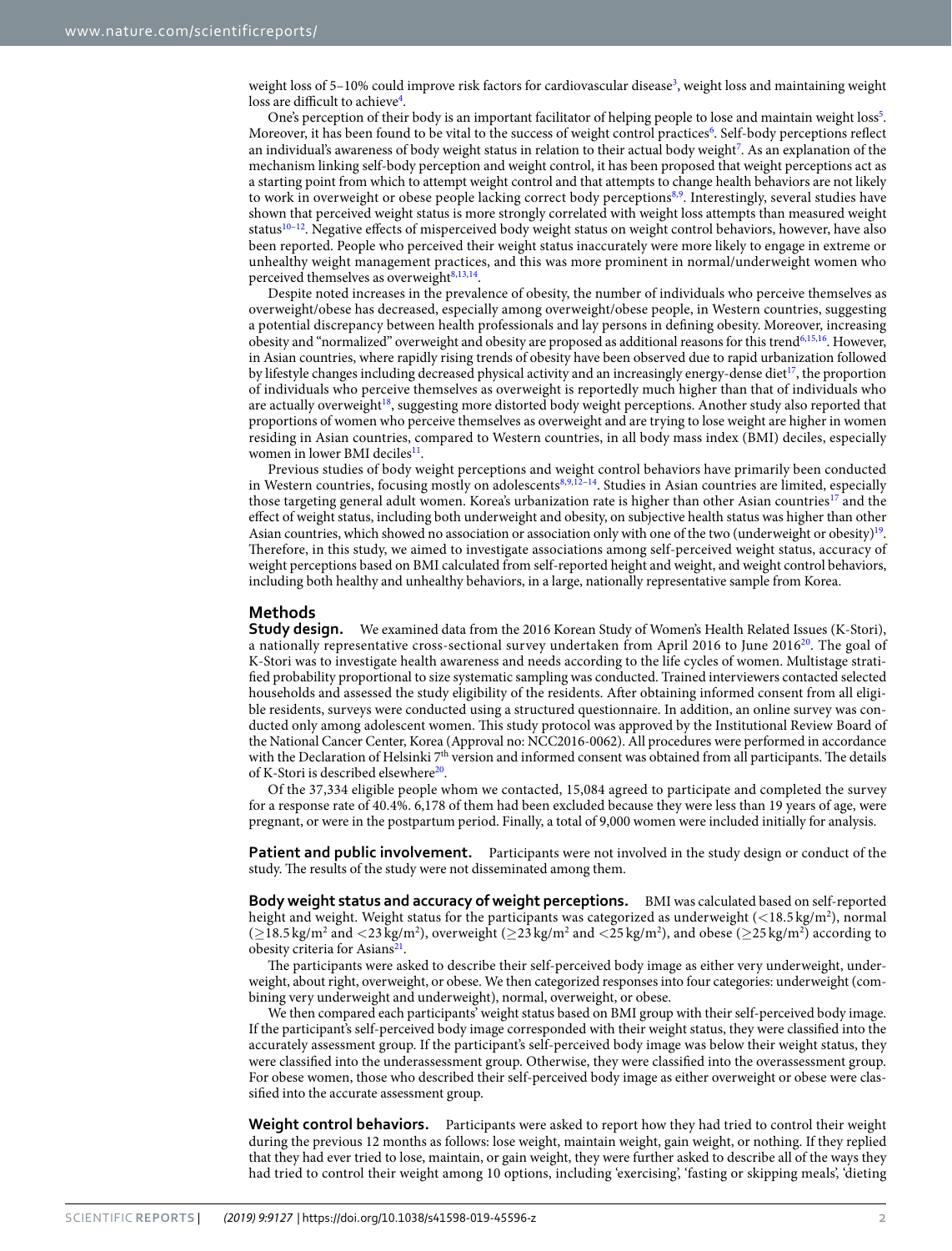(eating less)', 'taking diet pills', 'taking over the counter diet pills', 'taking herbal medicine', 'taking dietary supplements', 'eating only one kind of food', 'undergoing a medical procedure', and 'others'. We classifed these 10 options into six weight control behaviors as exercising; fasting or skipping meals; diet (eating less); taking diet pills, including 'taking diet pills', 'taking over the counter diet pills', 'taking herbal medicine', and 'taking dietary supplements'; eating only one kind of food; and others.

**Statistical analysis.** We limited the study sample to 8,584 normal weight, overweight, or obese women after excluding 416 underweight women. These underweight women were excluded because only 45 of them had tried to lose weight during the last 12 months, and this number was insufficient to obtain relevant adjusted results.

First, socio-demographic characteristics between normal weight, overweight, and obese women were compared using the chi-square test for contingency tables and one-way analysis of variance (ANOVA) for continuous variables. Then, the classifications of the participants according to weight status, perceived weight status, accuracy of weight perception, and weight control attempt were analyzed, especially the weight control behavior of women who tried to lose weight during the last 12 months.

Logistic regression was used to investigate whether weight status, perceived weight, and accuracy of weight perception were associated with trying to lose weight afer adjusting for socio-demographic characteristics, including age as a continuous variable, residential area, education, marital status, household income, smoking and alcohol drinking status, and perceived health status. Among those who had ever tried to lose weight during the previous 12 months, the associations among weight status, perceived weight, accuracy of weight perception, and weight control behaviors were estimated using multivariable logistic regression analysis. In this analysis, fve types of weight-control behaviors (exercising, fasting or skipping meals, eating less, taking diet pills, and eating only one kind of food) were considered and analyzed as dichotomous outcome variables (no vs. yes). In addition, subgroup analysis was conducted to highlight associations between accuracy of weight perceptions and trying to lose weight and weight control behaviors according to body weight status. Odds ratios (ORs) and 95% confdence intervals (95% CI) are presented as an index of association. Analyses were performed using R sofware (version 3.2.2).

**Ethical approval and informed consent.** All patients gave written consent form. This study protocol was approved by the Institutional Review Board of the National Cancer Center, Korea (Approval no: NCC2016-0062).

#### **Results**

Table [1](#page-3-0) outlines the sociodemographic characteristics of the women aged 19–79 years according to their weight status (normal weight, overweight or obese). In comparison with women with normal weight, those who were overweight and obese belonged to the older age group, had lower education status, were less ofen single, had less household income, smoked less, drank less, and perceived their health status as unhealthy (P-value  $<$  0.05). Discrepancies were discovered between actual weight status based on BMI and weight perceptions. 12.8% of normal weight women perceived that they were underweight, and 15.2% and 2.7% of them perceived that they were overweight and obese, respectively. 43.0% and 1.4% of overweight women perceived themselves as having the correct weight and being underweight; 2.4% of them perceived that they were obese. 17.0% and 0.4% of obese women perceived themselves as having the correct weight and being underweight, respectively. 22.8% of normal weight women had tried to lose weight during the last 12 months, which increased to 34.5% in overweight women and to 41.3% in obese women. However, about half of the overweight (47.8%) and obese women (46.0%) had not tried to control their weight during the previous 12 months. In addition, the sociodemographic characteristics of women classifed according to their weight control attempt were presented in Appendix Table 1.

Dieting (less eating) was the most common weight control behavior to lose weight (about 70%), followed by exercise (about 50–60%) and fast/skipping meals (about 20–30%) among normal, overweight, and obese women (Table [2](#page-4-0)).

Perceived weight was more strongly associated with weight control attempts than actual weight status. Overweight and obese women showed increased odds of weight control attempts, compared with normal weight women (OR = 1.46 [95% CI = 1.27–1.68] and OR = 1.59 [95% CI = 1.36–1.87], Table [3\)](#page-4-1). In women who perceived themselves as underweight, the odds for weight control attempts, compared to those who perceived themselves as right weight, was  $0.34$  (95% CI =  $0.24$ –0.46). Meanwhile, those who perceived themselves as obese had tried to lose weight at an odds six times greater than for those with accurate weight perceptions ( $OR = 6.52$ , 95%  $CI = 5.21$ – 8.17). Among women who tried to lose weight, obese women were more likely to have engaged in using diet pills  $(OR = 1.53, 95\% CI = 1.10-2.12)$ . Women who perceived themselves as obese were more likely to have engaged in exercise, fasting/meal skipping, and using diet pills. However, those who perceived themselves as underweight showed decreased odds of dieting (ate less) (OR = 0.47, 95% CI = 0.25–0.87), while those who perceived themselves as overweight showed increased odds of dieting  $(OR = 1.29, 95\% CI = 1.03-1.62)$ . According to accuracy of weight perceptions, women who under-assessed their weight were 58% less likely to have tried to lose weight during the last 12 month, while those who over-assessed their weight were twice more likely to lose weight, compared to women who accurately perceived their weight status. Women who under-perceived their weight were more likely to have engaged in fasting/meal skipping to reduce their weight ( $OR = 1.47$ , 95% CI=1.07–1.99). Women who under-assessed their weight showed decreased odds for dieting (ate less) (OR =  $0.57$ ,  $95\%$  CI =  $0.43$ – $0.75$ ).

The associations between weight misperception and weight control behaviors according to weight status are presented in Table [4.](#page-4-2) Normal weight women who over-assessed their weight had tried to lose weight at an odds about four times higher than that in normal weight women; no signifcant diference was observed in overweight women who over-assessed their weight. Among normal weight women who had tried to lose weight, those who perceived themselves as overweight were more likely to report using diet pills  $(OR=1.62, 95\% \text{ CI} = 1.15-2.29)$ , while their odds of exercise and dieting (ate less) were about 1, compared to normal weight women with correct weight perceptions. Normal weight women who under-assessed their weight, however, were less likely to have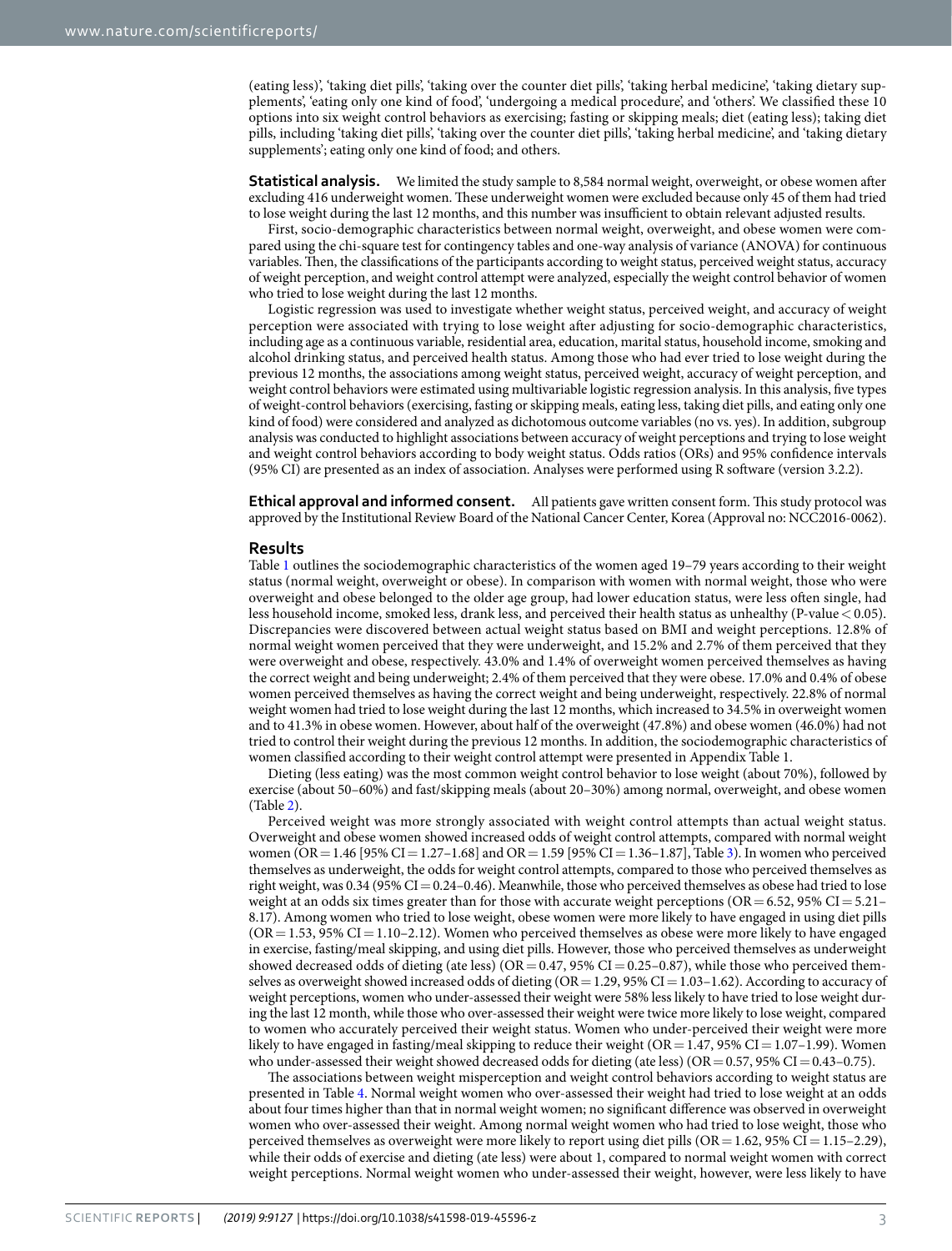<span id="page-3-0"></span>

|                                | Normal       | Overweight   | Obese        |            |  |  |  |  |  |
|--------------------------------|--------------|--------------|--------------|------------|--|--|--|--|--|
| Characteristics                | $(N=4839)$   | $(N = 2068)$ | $(N = 1677)$ | P-value    |  |  |  |  |  |
| Age, mean (SD)                 | 47.6 (17.6)  | 58.8 (14.2)  | 62.4(13.3)   | < 0.001    |  |  |  |  |  |
| Age group, N (%)               |              |              |              |            |  |  |  |  |  |
| $19 - 39$                      | 1865 (38.5%) | 226 (10.9%)  | 138 (8.2%)   | < 0.001    |  |  |  |  |  |
| $40 - 59$                      | 1536 (31.7%) | 715 (34.6%)  | 413 (24.6%)  |            |  |  |  |  |  |
| $60 - 69$                      | 685 (14.2%)  | 564 (27.3%)  | 488 (29.1%)  |            |  |  |  |  |  |
| $70 - 79$                      | 753 (15.6%)  | 563 (27.2%)  | 638 (38.0%)  |            |  |  |  |  |  |
| Residential area, N (%)        |              |              |              |            |  |  |  |  |  |
| Urban                          | 3859 (79.7%) | 1624 (78.5%) | 1351 (80.6%) | 0.290      |  |  |  |  |  |
| Rural                          | 980 (20.3%)  | 444 (21.5%)  | 326 (19.4%)  |            |  |  |  |  |  |
| Education, N (%)               |              |              |              |            |  |  |  |  |  |
| $\leq$ Elementary school       | 717 (14.8%)  | 554 (26.8%)  | 612 (36.5%)  | < 0.001    |  |  |  |  |  |
| Middle school                  | 473 (9.8%)   | 377 (18.2%)  | 368 (21.9%)  |            |  |  |  |  |  |
| High school                    | 1493 (30.9%) | 760 (36.8%)  | 509 (30.4%)  |            |  |  |  |  |  |
| College or more                | 2156 (44.6%) | 377 (18.2%)  | 188 (11.2%)  |            |  |  |  |  |  |
| Marital status, N (%)          |              |              |              |            |  |  |  |  |  |
| Single                         | 1163 (24.0%) | 113 (5.5%)   | 55 (3.3%)    | < 0.001    |  |  |  |  |  |
| Cohabitant                     | 3078 (63.6%) | 1579 (76.4%) | 1227 (73.2%) |            |  |  |  |  |  |
| Divorced or widow              | 598 (12.4%)  | 376 (18.2%)  | 395 (23.6%)  |            |  |  |  |  |  |
| Household income, N (%)        |              |              |              |            |  |  |  |  |  |
| $<$ 2,000\$/month              | 951 (19.7%)  | 647 (31.3%)  | 686 (40.9%)  | ${<}0.001$ |  |  |  |  |  |
| 2,000-3,999\$/month            | 1956 (40.4%) | 866 (41.9%)  | 628 (37.4%)  |            |  |  |  |  |  |
| $\geq$ 4,000\$/month           | 1932 (39.9%) | 555 (26.8%)  | 363 (21.6%)  |            |  |  |  |  |  |
| Smoking, N (%)                 |              |              |              |            |  |  |  |  |  |
| Never                          | 4562 (94.3%) | 1985 (96.0%) | 1594 (95.1%) | 0.012      |  |  |  |  |  |
| Ever                           | 277 (5.7%)   | 83 (4.0%)    | 83 (4.9%)    |            |  |  |  |  |  |
| Drinking, N (%)                |              |              |              |            |  |  |  |  |  |
| Never                          | 1058 (21.9%) | 501 (24.2%)  | 433 (25.8%)  | 0.002      |  |  |  |  |  |
| Ever                           | 3781 (78.1%) | 1567 (75.8%) | 1244 (74.2%) |            |  |  |  |  |  |
| Perceived health status, N (%) |              |              |              |            |  |  |  |  |  |
| Healthy                        | 2847 (58.8%) | 923 (44.6%)  | 607 (36.2%)  | < 0.001    |  |  |  |  |  |
| Normal                         | 1423 (29.4%) | 752 (36.4%)  | 662 (39.5%)  |            |  |  |  |  |  |
| Unhealthy                      | 569 (11.8%)  | 393 (19.0%)  | 408 (24.3%)  |            |  |  |  |  |  |
| Perceived weight               |              |              |              |            |  |  |  |  |  |
| Underweight                    | 620 (12.8%)  | 28 (1.4%)    | $6(0.4\%)$   | < 0.001    |  |  |  |  |  |
| Right weight                   | 3352 (69.3%) | 889 (43.0%)  | 285 (17.0%)  |            |  |  |  |  |  |
| Overweight                     | 734 (15.2%)  | 1101 (53.2%) | 1117 (66.6%) |            |  |  |  |  |  |
| Obese                          | 133 (2.7%)   | 50 (2.4%)    | 269 (16.0%)  |            |  |  |  |  |  |
| Accuracy of weight perception  |              |              |              |            |  |  |  |  |  |
| Underassessment                | 620 (12.8%)  | 917 (44.3%)  | 291 (17.4%)  | < 0.001    |  |  |  |  |  |
| Accurate assessment            | 3352 (69.3%) | 1101 (53.2%) | 1386 (82.6%) |            |  |  |  |  |  |
| Overassessment                 | 867 (17.9%)  | 50 (2.4%)    |              |            |  |  |  |  |  |
| Attempts at weight control     |              |              |              |            |  |  |  |  |  |
| Trying to lose weight          | 1104 (22.8%) | 714 (34.5%)  | 693 (41.3%)  | < 0.001    |  |  |  |  |  |
| Trying to maintain weight      | 974 (20.1%)  | 349 (16.9%)  | 203 (12.1%)  |            |  |  |  |  |  |
| Trying to gain weight          | 74 (1.5%)    | 17 (0.8%)    | $9(0.5\%)$   |            |  |  |  |  |  |
| Not trying to change or keep   | 2687 (55.5%) | 988 (47.8%)  | 772 (46.0%)  |            |  |  |  |  |  |
|                                |              |              |              |            |  |  |  |  |  |

**Table 1.** Sociodemographic characteristics, self-perceptions of weight, and percentages of weight-control behaviors over the previous 12 months of the participants according to weight status.

dieted (ate less). Among overweight women, those with weight misperceptions showed an increased odds of engaging in fasting/meal skipping during the last 12 months ( $OR = 1.61$  [95%  $CI = 1.03 - 2.49$ ] in under-assessing women and OR = 5.72 [95% CI = 2.45–13.56] in over-assessing women). Overweight women who under-assessed their weight showed a reduced odds of having dieted (ate less), and overweight women who over-assessed their weight showed a significantly higher odds of having taken diet pills (OR=3.16 (95% CI=1.15–8.23), compared with those who accurately assessed their weight. The crude association of weight status and weight perception or misperception with weight control attempts and weight control behaviors is shown in Appendix Tables 2 and 3.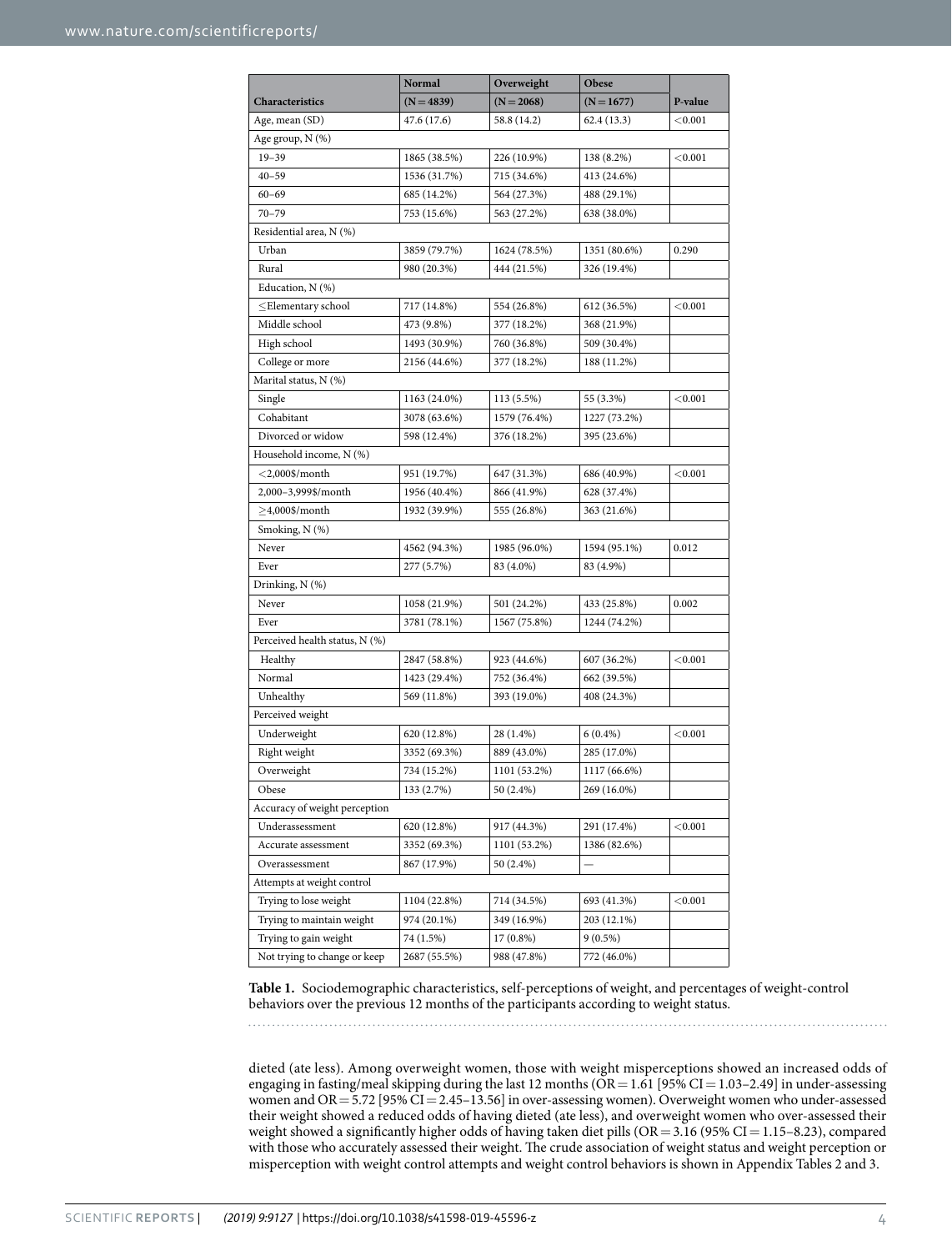<span id="page-4-0"></span>

|                            |                                 | Weight control behaviors among women who had tried to lose weight |                          |                 |               |                     |               |  |
|----------------------------|---------------------------------|-------------------------------------------------------------------|--------------------------|-----------------|---------------|---------------------|---------------|--|
|                            | <b>Trying to lose</b><br>weight | Exercise                                                          | Fasting/meal<br>skipping | Diet (ate less) | Diet pill     | One kind of<br>food | <b>Others</b> |  |
| Total                      | 2511 (29.2%)                    | 1313 (52.3%)                                                      | 568 (22.6%)              | 1892 (75.3%)    | $404(16.1\%)$ | $216(8.6\%)$        | $12(0.5\%)$   |  |
| Normal<br>$(N = 4839)$     | 1104 (22.8%)                    | 544 (49.3%)                                                       | 280 (25.4%)              | 816 (73.9%)     | 175 (15.9%)   | 121 (11.0%)         | $5(0.5\%)$    |  |
| Overweight<br>$(N = 2068)$ | 714 (34.5%)                     | 392 (54.9%)                                                       | 142 (19.9%)              | 550 (77.0%)     | $107(15.0\%)$ | 50 (7.0%)           | $2(0.3\%)$    |  |
| Obese<br>$(N = 1677)$      | 693 (41.3%)                     | 377 (54.4%)                                                       | 146 (21.1%)              | 526 (76.0%)     | 122 (17.6%)   | 45 (6.5%)           | $5(0.7\%)$    |  |

**Table 2.** Weight control behaviors to lose weight according to weight status.

<span id="page-4-1"></span>

|                               |                                 | Weight control behaviors among women who had tried to lose weight |                          |                     |                     |                     |  |  |
|-------------------------------|---------------------------------|-------------------------------------------------------------------|--------------------------|---------------------|---------------------|---------------------|--|--|
|                               | <b>Trying to lose</b><br>weight | <b>Exercise</b>                                                   | Fasting/meal<br>skipping | Dieting (ate less)  | Diet pill           | One kind of<br>food |  |  |
| Weight status <sup>a</sup>    |                                 |                                                                   |                          |                     |                     |                     |  |  |
| Normal                        | 1 (Ref)                         | 1 (Ref)                                                           | 1(Ref)                   | 1 (Ref)             | 1 (Ref)             | 1 (Ref)             |  |  |
| Overweight                    | $1.46(1.27-1.68)$               | $1.12(0.90 - 1.40)$                                               | $1.12(0.86 - 1.46)$      | $1.03(0.80 - 1.33)$ | $1.17(0.86 - 1.58)$ | $0.75(0.50-1.11)$   |  |  |
| Obese                         | $1.59(1.36-1.87)$               | $0.99(0.78 - 1.26)$                                               | $1.29(0.96 - 1.72)$      | $0.96(0.73 - 1.26)$ | $1.53(1.10-2.12)$   | $0.80(0.51 - 1.23)$ |  |  |
| Perceived weight <sup>b</sup> |                                 |                                                                   |                          |                     |                     |                     |  |  |
| Underweight                   | $0.34(0.24 - 0.46)$             | $1.72(0.92 - 3.28)$                                               | $1.56(0.80 - 2.93)$      | $0.47(0.25 - 0.87)$ | $1.42(0.59 - 3.04)$ | $1.48(0.58 - 3.31)$ |  |  |
| Right weight                  | 1 (Ref)                         | 1(Ref)                                                            | 1 (Ref)                  | 1 (Ref)             | 1 (Ref)             | 1 (Ref)             |  |  |
| Overweight                    | $3.49(3.09-3.96)$               | $0.93(0.77 - 1.14)$                                               | $0.91(0.71 - 1.15)$      | $1.29(1.03 - 1.62)$ | $1.55(1.17-2.08)$   | $1.26(0.89 - 1.80)$ |  |  |
| Obese                         | $6.52(5.21 - 8.17)$             | $1.36(1.00-1.85)$                                                 | $1.50(1.05 - 2.13)$      | $1.13(0.80 - 1.61)$ | $3.12(2.08-4.66)$   | $1.07(0.58 - 1.87)$ |  |  |

**Table 3.** Adjusted odds ratios of weight lose behaviors according to weight status and perceived weight among the participants separately. <sup>a</sup>Adjusted for age, residential area, marital status, education, household income, smoking, drinking, perceived health status, and perceived weight. b Adjusted for age, residential area, marital status, education, household income, smoking, drinking, perceived health status, and weight status.

<span id="page-4-2"></span>

|                     |                                 | Weight control behaviors among women who had tried to lose weight |                          |                     |                     |                     |  |
|---------------------|---------------------------------|-------------------------------------------------------------------|--------------------------|---------------------|---------------------|---------------------|--|
|                     | <b>Trying to lose</b><br>weight | Exercise                                                          | Fasting/meal<br>skipping | Diet (ate less)     | Diet pill           | One kind of<br>food |  |
| Normal              |                                 |                                                                   |                          |                     |                     |                     |  |
| Underassessment     | $0.32(0.23 - 0.44)$             | $1.71(0.88 - 3.40)$                                               | $1.66(0.81-3.27)$        | $0.42(0.22 - 0.81)$ | $1.38(0.54 - 3.10)$ | $1.30(0.46 - 3.10)$ |  |
| Accurate assessment | 1(Ref)                          | 1 (Ref)                                                           | 1 (Ref)                  | 1 (Ref)             | 1 (Ref)             | 1 (Ref)             |  |
| Overassessment      | $4.34(3.67 - 5.13)$             | $0.99(0.76 - 1.28)$                                               | $1.21(0.90-1.63)$        | $1.01(0.75 - 1.35)$ | $1.62(1.15-2.29)$   | $1.12(0.74-1.69)$   |  |
| Overweight          |                                 |                                                                   |                          |                     |                     |                     |  |
| Underassessment     | $0.31(0.25-0.39)$               | $1.05(0.74 - 1.51)$                                               | $1.61(1.03-2.49)$        | $0.52(0.35 - 0.78)$ | $0.62(0.33 - 1.09)$ | $0.51(0.20-1.12)$   |  |
| Accurate assessment | 1 (Ref)                         | 1(Ref)                                                            | 1 (Ref)                  | 1 (Ref)             | 1 (Ref)             | 1 (Ref)             |  |
| Overassessment      | $1.58(0.86 - 2.95)$             | $1.15(0.52 - 2.61)$                                               | $5.72(2.45 - 13.56)$     | $0.55(0.23 - 1.47)$ | $3.16(1.15 - 8.23)$ | $0.72(0.11 - 2.78)$ |  |
| Obese               |                                 |                                                                   |                          |                     |                     |                     |  |
| Underassessment     | $0.27(0.19-0.38)$               | $1.47(0.80 - 2.76)$                                               | $1.20(0.57-2.36)$        | $0.71(0.38-1.38)$   | $0.42(0.13 - 1.07)$ | $0.93(0.21 - 1.83)$ |  |
| Accurate assessment | 1 (Ref)                         | 1(Ref)                                                            | 1 (Ref)                  | 1 (Ref)             | 1 (Ref)             | 1 (Ref)             |  |

**Table 4.** Adjusted odds ratios of weight lose behaviors according to the combination of weight status and perceived weight among the participants. Adjusted for age, residential area, marital status, education, household income, smoking, drinking, and perceived health status.

#### **Discussion**

Tis study outlined weight control behaviors in Korean women according to weight perceptions. We observed that a large number of women did not accurately assess their BMI category. Herein, 12.8%, 44.3%, and 17.4% of normal weight, overweight, and obese women under-assessed their weight, while 17.9% of normal weight women over-assessed their weight. About half of the overweight and obese women had not tried to control their weight, and weight perceptions were strongly associated with having tried to lose weight. Exercise and dieting (ate less), which are considered healthy weight control behaviors<sup>[8](#page-6-7)</sup>, were the most commonly applied weight control behaviors in women who had tried to lose weight. However, misperception of weight status was related to more unhealthy weight control behaviors and fewer healthy weight control behaviors: Women who under-assessed their weight showed less of a tendency to engage in dieting and a greater tendency to fast or skip meals. Overweight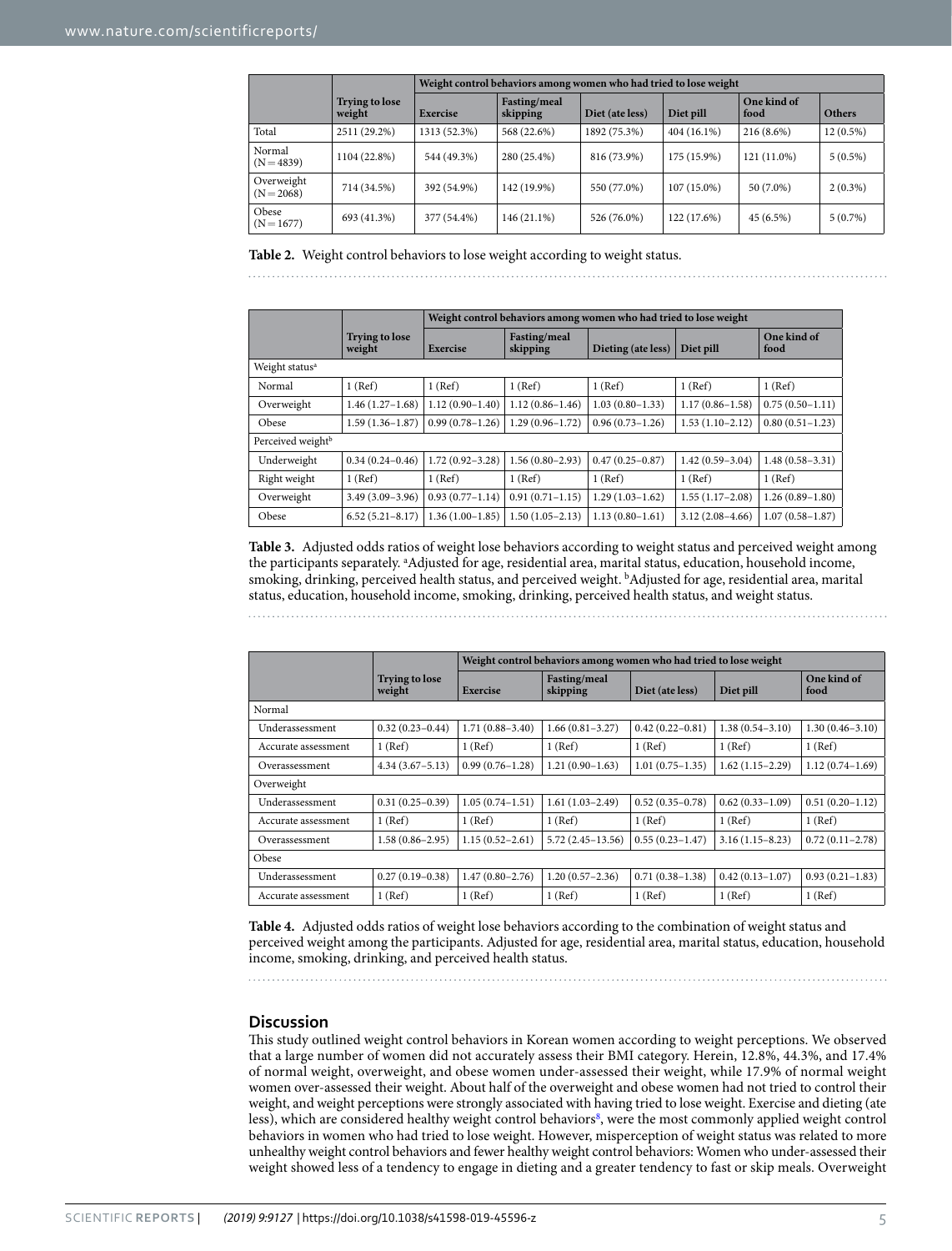women who over-assessed their weight were more likely to have engaged in fasting or skipping meals and using diet pills, compared to women with normal weight or accurate self-weight assessment.

An association between inaccurate weight perception and unhealthy weight control behaviors has been reported in several previous studies. However, details on the association vary between studies. In a study targeting women aged 18 to 25 years, normal weight women who perceived themselves as overweight participated in both healthy weight control behaviors, including dieting, and unhealthy behaviors, such as skipping meals, and using diet pills or diuretics more. Meanwhile, overweight women who under-assessed their weight participated in these healthy and unhealthy weight control behaviors less<sup>8</sup>. These results were consistent with findings in high school students, wherein normal weight students with overweight perceptions were more likely to rely on healthy weight control behaviors, such as exercise and dieting, and unhealthy behaviors, such as fasting, using diet pills, vomiting, or using laxative[s14.](#page-6-12) In studies focusing only on unhealthy weight control behaviors, underweight and normal weight girls who over-assessed their weight engaged more ofen in unhealthy weight management prac-tices<sup>[13,](#page-6-11)[22,](#page-6-21)23</sup>. Overweight girls who underestimated their weight have been shown to be less engaged in unhealthy weight control behaviors<sup>13,24</sup>. In general, underestimation of weight has been found to be associated with fewer unhealthy behaviors, with overestimation being associated with more unhealthy behaviors<sup>18</sup>.

In our results, however, all directions of weight misperception were related to unhealthy weight control behaviors. Normal weight women who over-assessed their weight had point estimates of ORs close to 1 for exercise and diet, suggesting that they are less likely to adopt healthy weight control behaviors and more likely to rely on diet pills than those who accurately assessed their weight. In addition, overweight women who under-assessed or over-assessed their weight status reported more unhealthy weight control behaviors and less healthy weight control behaviors. Several previous studies focusing on weight perceptions and weight control behaviors have indicated that both self-perceptions of being underweight and overweight are associated with unhealthy weight loss behaviors<sup>25,26</sup>. These results could support our findings that both under- and over-assessment of weight are associated with unhealthy weight loss behaviors in women, especially in overweight women. In obese women, although those who under-assessed their weight status reported less engagement in weight control by about 70%, their methods for achieving weight control were not signifcantly diferent from obese women with accurate weight assessment. When we classifed obese women whose self-perceived body image was overweight as under assessed, there were no signifcant diferences between the underassessment and accurate assessment groups in regards to weight control behaviors. To the best of our knowledge, this is the frst study to report that both over-assessment and under-assessment of weight are associated with increased reliance on unhealthy weight control behaviors and decreased reliance on healthy weight control behaviors.

As another important fnding from our study, unhealthy weight control behaviors were identifed in obese women. While point estimates of ORs for exercise and diet were close to 1, the OR of diet pill use was signif-icantly higher than that for normal weight women. These results are consistent with previous findings<sup>18,[25](#page-6-24),27</sup>. Although pharmacotherapy combined with intensive lifestyle modifcation is recommended for obese women  $(BMI \geq 30 \text{ kg/m}^2)$  or women with  $BMI \geq 27 \text{ kg/m}^2$  and concurrent co-morbidities, only 12 women reported BMI ≥ 30 kg/m<sup>2</sup> and none of those who took a diet pill conducted lifestyle modification, including both exercise and dietary measures.

Several limitations to the present study should be mentioned. First, BMI was calculated by self-reported weight and height. While self-reported weight and height are highly correlated with measured values<sup>28</sup>, in general, self-reported weight is underreported, especially in overweight and obese women, and height is over-reported, leading to misclassification of BMI categories<sup>29,30</sup>. Thus, there could be a possibility that the proportions of the overweight or obese women would be underestimated in this study, followed by greater underassessment of weight perceptions. When we compared the prevalence of overweight/obesity in this study with results from the Korean National Health and Nutrition Examination Survey, in which trained medical staf measured height and weight<sup>31[,32](#page-6-31)</sup>, the prevalence herein was lower. However, the overall proportion of weight underassessment in this study (21.3%) was comparable to that in previous studies conducted for Korean adult women using Korean National Health and Nutrition Examination Survey data (about 25%)[33](#page-6-32),[34](#page-6-33). Tus, misperception of weight, especially underassessment would be more serious. However, several previous studies investigating the association between accurate weight perceptions and weight management patterns also used BMI categories from self-reported height and weight<sup>[13](#page-6-11),[14](#page-6-12),18</sup>, showing that measuring accuracy of weight perceptions based on BMI calculation from self-reported height and weight may be applicable. In addition, as a variable that refects both real body weight and personal desires or perceptions<sup>35</sup>, and also as a variable that is more directly associated with perceived weight status<sup>36</sup>, BMI calculated from self-reported height and weight may be of merit despite possible misclassifcation. Further research that links actual BMI from objective measurements, BMI from self-reported height and weight, perceived weight status, body dissatisfaction, intended weight control, and actual weight control behavior would be benefcial.

Other limitations are as follows: The accuracy of weight perception was crudely classified as underassessment, accurate assessment, and overassessment. Tus, we could not refect degrees of underassessment and overassessment; for example, both women who were near the overweight cutof or who far exceeded the cutof were classifed in the same category. In addition, the time point of the assessment of BMI and body weight perceptions (at the time of survey) was diferent from that of weight control behaviors (during the past 12 months). Tus, drawing a causal relationship between accuracy of weight perception and weight control behaviors would be difficult or even reversed, due to the cross-sectional design of the study. However, only 630 out of 8,584 study participants reported that they had lost 3 kg or more weight compared to one year previously. Tus, we did not consider reverse causation between weight perception and weight control attempts to be a serious issue. K-Stori is a nationally representative study in which the weights of individuals were determined considering the sampling ratio and response rates. However, in this study, we used a subset of K-Stori subjects and focused on association between variables, rather than representativeness. Therefore, the results may include a selection bias due to a low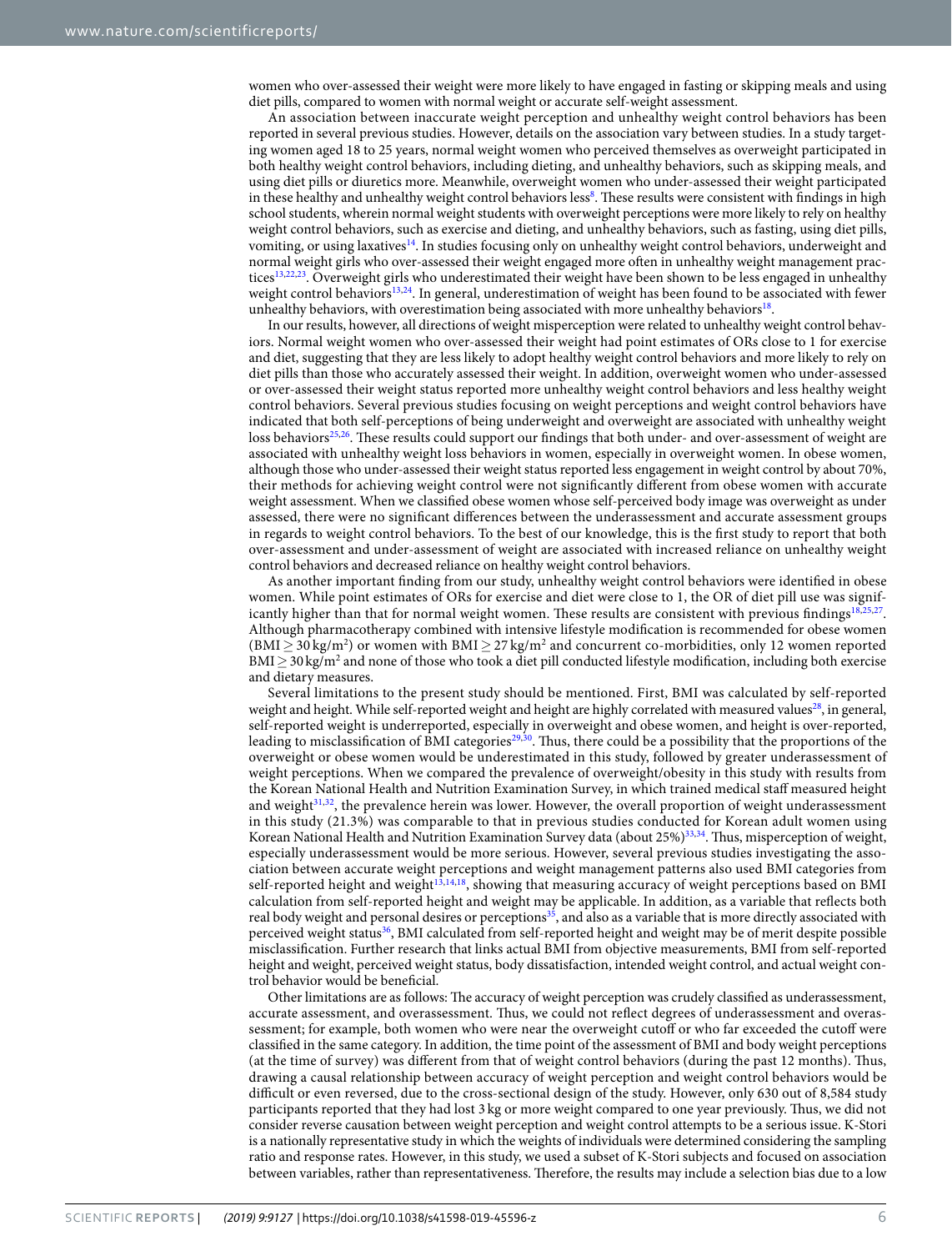response rate (40.4%), and do not represent the entire Korean female population. BMI cannot distinguish lean mass and fat mass, and thus, women with dense muscle mass could be misclassifed as overweight. Nevertheless, studies have shown a strong correlation between BMI and body fat percentages<sup>37</sup>.

#### **Data Availability**

Data is available on request to the Center for Disease Control and Prevention, Korea.

#### **References**

- <span id="page-6-0"></span>1. Ng, M. *et al*. Global, regional, and national prevalence of overweight and obesity in children and adults during 1980–2013: a systematic analysis for the Global Burden of Disease Study 2013. *Lancet* **384**, 766–781 (2014).
- <span id="page-6-5"></span><span id="page-6-4"></span><span id="page-6-3"></span><span id="page-6-2"></span><span id="page-6-1"></span>2. Haslam, D. W. & James, W. P. Obesity. *Lancet* **366**, 1197–1209, [https://doi.org/10.1016/s0140-6736\(05\)67483-1](https://doi.org/10.1016/s0140-6736(05)67483-1) (2005).
	- 3. Wing, R. R. *et al*. Benefts of modest weight loss in improving cardiovascular risk factors in overweight and obese individuals with type 2 diabetes. *Diabetes Care* **34**, 1481–1486 (2011).
	- 4. Sumithran, P. & Proietto, J. Maintaining Weight Loss: an Ongoing Challenge. *Curr Obes Rep* **5**, 383–385, [https://doi.org/10.1007/](https://doi.org/10.1007/s13679-016-0230-y) [s13679-016-0230-y](https://doi.org/10.1007/s13679-016-0230-y) (2016).
	- 5. Gupta, H. Barriers to and Facilitators of Long Term Weight Loss Maintenance in Adult UK People: A Tematic Analysis. *Int J Prev Med* **5**, 1512–1520 (2014).
	- 6. Johnson, F., Cooke, L., Croker, H. & Wardle, J. Changing perceptions of weight in Great Britain: comparison of two population surveys. *BMJ* **337**, a494 (2008).
	- 7. Monteagudo, C., Dijkstra, S. C. & Visser, M. Self- Perception of Body Weight Status in Older Dutch Adults. *J Nutr Health Aging* **19**, 612–618,<https://doi.org/10.1007/s12603-015-0486-z>(2015).
	- 8. Rahman, M. & Berenson, A. B. Self-perception of weight and its association with weight-related behaviors in young, reproductiveaged women. *Obstet Gynecol* **116**, 1274–1280 (2010).
	- 9. Alwan, H., Viswanathan, B., Paccaud, F. & Bovet, P. Is Accurate Perception of Body Image Associated with Appropriate Weight-Control Behavior among Adolescents of the Seychelles. *J Obes* **2011**, 817242 (2011).
- <span id="page-6-9"></span><span id="page-6-8"></span><span id="page-6-7"></span><span id="page-6-6"></span>10. Lemon, S. C., Rosal, M. C., Zapka, J., Borg, A. & Andersen, V. Contributions of weight perceptions to weight loss attempts: diferences by body mass index and gender. *Body Image* **6**, 90–96 (2009).
- <span id="page-6-17"></span>11. Wardle, J., Haase, A. M. & Steptoe, A. Body image and weight control in young adults: international comparisons in university students from 22 countries. *Int J Obes (Lond)* **30**, 644–651, <https://doi.org/10.1038/sj.ijo.0803050>(2006).
- <span id="page-6-10"></span>12. Duncan, D. T. *et al*. Does perception equal reality? Weight misperception in relation to weight-related attitudes and behaviors among overweight and obese US adults. *Int J Behav Nutr Phys Act* **8**, 20 (2011).
- <span id="page-6-11"></span>13. Ibrahim, C., El-Kamary, S. S., Bailey, J. & George, D. M. Inaccurate weight perception is associated with extreme weight-management practices in U.S. high school students. *J Pediatr Gastroenterol Nutr* **58**, 368–375 (2014).
- <span id="page-6-12"></span>14. Ursoniu, S., Putnoky, S. & Vlaicu, B. Body weight perception among high school students and its infuence on weight management behaviors in normal weight students: a cross-sectional study. *Wien Klin Wochenschr* **123**, 327–333, [https://doi.org/10.1007/s00508-](https://doi.org/10.1007/s00508-011-1578-3) [011-1578-3](https://doi.org/10.1007/s00508-011-1578-3) (2011).
- <span id="page-6-13"></span>15. Burke, M. A., Heiland, F. W. & Nadler, C. M. From "overweight" to "about right": evidence of a generational shif in body weight norms. *Obesity (Silver Spring)* **18**, 1226–1234, <https://doi.org/10.1038/oby.2009.369>(2010).
- <span id="page-6-14"></span>16. Johnson, F., Beeken, R. J., Croker, H. & Wardle, J. Do weight perceptions among obese adults in Great Britain match clinical defnitions? Analysis of cross-sectional surveys from 2007 and 2012. *BMJ Open* **4**, e005561 (2014).
- <span id="page-6-15"></span>17. Ramachandran, A., Chamukuttan, S., Shetty, S. A., Arun, N. & Susairaj, P. Obesity in Asia–is it diferent from rest of the world. *Diabetes Metab Res Rev* **28**(Suppl 2), 47–51,<https://doi.org/10.1002/dmrr.2353>(2012).
- <span id="page-6-16"></span>18. Kim, D. S., Kim, H. S., Cho, Y. & Cho, S. I. Te efects of actual and perceived body weight on unhealthy weight control behaviors and depressed mood among adult women in Seoul, Korea. *J Prev Med Public Health* **41**, 323–330, [https://doi.org/10.3961/](https://doi.org/10.3961/jpmph.2008.41.5.323) pmph.2008.41.5.323 (2008).
- <span id="page-6-18"></span>19. Noh, J. W. *et al*. Body mass index and self-rated health in East Asian countries: Comparison among South Korea, China, Japan, and Taiwan. *PLoS One* **12**, e0183881 (2017).
- <span id="page-6-19"></span>20. Cho, H. N. et al. The Korean Study of Women's Health-Related Issues (K-Stori): Rationale and Study Design. *BMC public health* 17, 609, <https://doi.org/10.1186/s12889-017-4531-1> (2017).
- <span id="page-6-20"></span>21. Committee, S. The Asia-Pacific perspective: Redefining obesity and its treatment. *Melbourne: International Diabetes Institute*, 11-12 (2000).
- <span id="page-6-21"></span>22. Talamayan, K. S., Springer, A. E., Kelder, S. H., Gorospe, E. C. & Joye, K. A. Prevalence of overweight misperception and weight control behaviors among normal weight adolescents in the United States. *ScientifcWorldJournal* **6**, 365–373, [https://doi.org/10.1100/](https://doi.org/10.1100/tsw.2006.70) [tsw.2006.70](https://doi.org/10.1100/tsw.2006.70) (2006).
- <span id="page-6-22"></span>Lee, K. M., Seo, M. S., Shim, J. Y. & Lee, Y. J. Body weight status misperception and its association with weight control behaviours, depressive mood and psychological distress in nulliparous normal-weight young women. *Ann Hum Biol* **42**, 528–532, [https://doi.or](https://doi.org/10.3109/03014460.2015.1006139) [g/10.3109/03014460.2015.1006139](https://doi.org/10.3109/03014460.2015.1006139) (2015).
- <span id="page-6-23"></span>24. Sonneville, K. R., Turston, I. B., Milliren, C. E., Gooding, H. C. & Richmond, T. K. Weight misperception among young adults with overweight/obesity associated with disordered eating behaviors. *Int J Eat Disord* **49**, 937–946 (2016).
- <span id="page-6-24"></span>25. Haley, C. C., Hedberg, K. & Leman, R. F. Disordered eating and unhealthy weight loss practices: which adolescents are at highest risk? *J Adolesc Health* **47**, 102–105, <https://doi.org/10.1016/j.jadohealth.2009.12.023>(2010).
- <span id="page-6-25"></span>26. Gonsalves, D., Hawk, H. & Goodenow, C. Unhealthy weight control behaviors and related risk factors in Massachusetts middle and high school students. *Matern Child Health J* **18**, 1803–1813,<https://doi.org/10.1007/s10995-013-1424-5>(2014).
- <span id="page-6-26"></span>27. Boutelle, K., Neumark-Sztainer, D., Story, M. & Resnick, M. Weight control behaviors among obese, overweight, and nonoverweight adolescents. *J Pediatr Psychol* **27**, 531–540 (2002).
- <span id="page-6-27"></span>28. Spencer, E. A., Appleby, P. N., Davey, G. K. & Key, T. J. Validity of self-reported height and weight in 4808 EPIC-Oxford participants. *Public Health Nutr* **5**, 561–565,<https://doi.org/10.1079/phn2001322> (2002).
- <span id="page-6-28"></span>29. Tang, W., Aggarwal, A., Moudon, A. V. & Drewnowski, A. Self-reported and measured weights and heights among adults in Seattle and King County. *BMC Obes* **3**, 11 (2016).
- <span id="page-6-29"></span>30. Skeie, G., Mode, N., Henningsen, M. & Borch, K. B. Validity of self-reported body mass index among middle-aged participants in the Norwegian Women and Cancer study. *Clin Epidemiol* **7**, 313–323 (2015).
- <span id="page-6-30"></span>31. Kang, H. T. *et al*. Trends in prevalence of overweight and obesity in Korean adults, 1998–2009: the Korean National Health and Nutrition Examination Survey. *J Epidemiol* **24**, 109–116 (2014).
- <span id="page-6-31"></span>32. Korea National Health & Nutrition Examination Survey Web site. Available at,<https://knhanes.cdc.go.kr/knhanes/eng/index.do>.
- <span id="page-6-32"></span>33. Joh, H. K., Oh, J., Lee, H. J. & Kawachi, I. Gender and socioeconomic status in relation to weight perception and weight control behavior in Korean adults. *Obes Facts* **6**, 17–27, <https://doi.org/10.1159/000346805> (2013).
- <span id="page-6-33"></span>34. Hwang, J. H., Ryu, D. H. & Park, S. W. Interaction Efect between Weight Perception and Comorbidities on Weight Control Behavior in Overweight and Obese Adults: Is There a Sex Difference? *J Korean Med Sci* 30, 1017-1024 (2015).